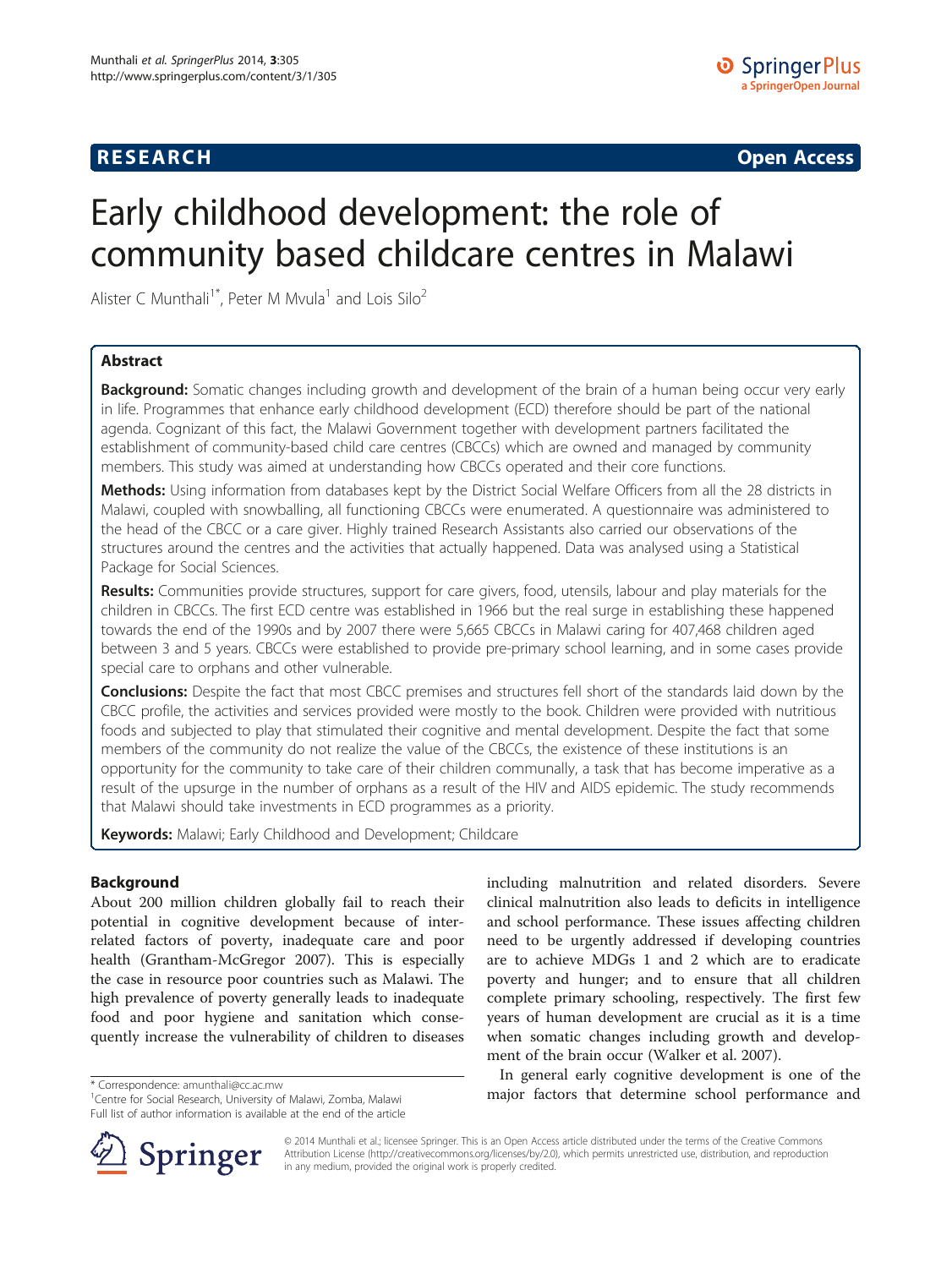progress at a later stage in life. There is a strong association between early childhood factors and primary school performance and progress: it has been demonstrated that children who have participated in early childhood education and related programmes generally remain in school, are unlikely to repeat classes and their class performance is much better compared to those who have never attended pre-primary programmes. In sub-Sahara Africa not many pupils complete their primary school and school retention is generally a major challenge. In Lesotho only 60% of the children who start school survive till Grade 7 (Department of Education, OSISA and UNESCO [2007](#page-9-0)). While Malawi has generally attained universal access to education, the country also experiences the challenge of school retention: only 30% of the children who start Standard 1 reach Standard 8, the last class in primary school before going into secondary school (Kadzamira et al. [2004\)](#page-9-0). Within such a context where school retention is a challenge, increasing access to ECD programs would help in terms of creating interest in school and ensuring school retention among the school going age children.

Early school learning also improves children's health and nutritional status. The proportion of children aged less than five years of age who are underweight declines as the preschool coverage in a country increases (Department of Education, OSISA and UNESCO [2007](#page-9-0) and Garcia et al. [2007](#page-9-0)). It has also been demonstrated that stimulation and the provision of food supplements to improve children's nutritional status improves motor and mental development and cognitive ability (Walker et al. [2007](#page-9-0) and Engle et al. [2007](#page-9-0)). Early childhood programs also contribute towards reduction of fertility rates, for example Naidoo [\(2007](#page-9-0)) says that the incidence of motherhood for girls aged 10–18 is much less among those who had attended preschool as children compared to girls of the same age who had not attended preschool. The benefits of preschool exposure are well understood but only 12% of the preschool age children in Sub-Saharan Africa aged between 3 and 6 years are actually enrolled in preschool (Garcia et al. [2007\)](#page-9-0). The benefits of ECD programs only appear 2–3 decades later in life ([van der Gaag and Tan undated\)](#page-9-0).

Since the benefits of ECD are well known, it is important that countries in the African region should aim at increasing the coverage of preschool education. Despite the evidence that ECD programs have significant positive impacts on children's later life and on the wider society, investments in such programs especially in resource poor countries where there is a huge number of vulnerable children who would benefit from them the most have been low (see [Irwin](#page-9-0) [et al. undated\)](#page-9-0). In Sub-Saharan Africa, less than 10% of public education expenditure goes to pre-primary education and this is also the case among donors (Department of Education, OSISA and UNESCO [2007](#page-9-0)). In their work in South America, [van der Gaag and Tan \(undated\)](#page-9-0) argue that in general ECD programs are very expensive. It has been argued that in some countries in Africa publicly funded ECD constitute a relatively new concept and in countries where there are prevailing teething problems with delivery of primary school education, there is a need to address these problems first before embarking fully on ECD programs (Thomas and Thomas [2009](#page-9-0)). This article describes a nation-wide community-based and community-owned ECD program in Malawi facilitated by the Government of Malawi but run and managed by community members.

## Background information on community-based childcare centres in Malawi

Malawi is one of the countries with the most extensive network of ECD centres in Africa. These centres comprise of, among others, community-based childcare centres (CBCCs), pre-schools and day care centres (Yallow et al. [2012\)](#page-9-0). These ECD centres were established in order to ensure that children in Malawi benefit from such interventions. The emphasis on ECD interventions such as the establishment and running of CBCCs is based on the evidence that exposing children to such programs ensures that they develop their basic skills, attitudes, behaviours and values that will last for their life time (Yallow et al. [2012](#page-9-0)). The CBCCs cater for children aged 3–5 years and are managed by members of the community namely parents, guardians, caregivers and community members (Messner and Levy [2012\)](#page-9-0). The Ministry of Gender, Children and Social Welfare, with support from UNICEF, has been in the forefront in facilitating the establishment of CBCCs including the training of community volunteer caregivers who take care of the children enrolled in these centres. Apart from the Ministry of Gender, Children and Community Development, there are also some NGOs that are supporting CBCCs for example through the training of caregivers running these CBCCs, providing play materials and cooking utensils and the construction of CBCC structures. Each CBCC has a CBCC committee which consists of community members who oversee the daily functioning of the centre (Messner and Levy [2012](#page-9-0)).

Pre-school childcare is not a recent phenomenon in Malawi: as early as the 1950s some primary schools established by missionaries enrolled under-school age children for 2 years before they started Standard 1. It was only in 1966 that the first ECD centre was established by the Church of Central Africa Presbyterian in Blantyre, Southern Malawi, after which a number of other pre-school groups opened in Blantyre and other towns (Kalyati [2006](#page-9-0)). The commemoration of the International Year of the Child (IYC) in 1979 enhanced the opening of more pre-schools at every district centre in the country and by 1980 pre-schools were opened in all 24 districts of the country. Most of these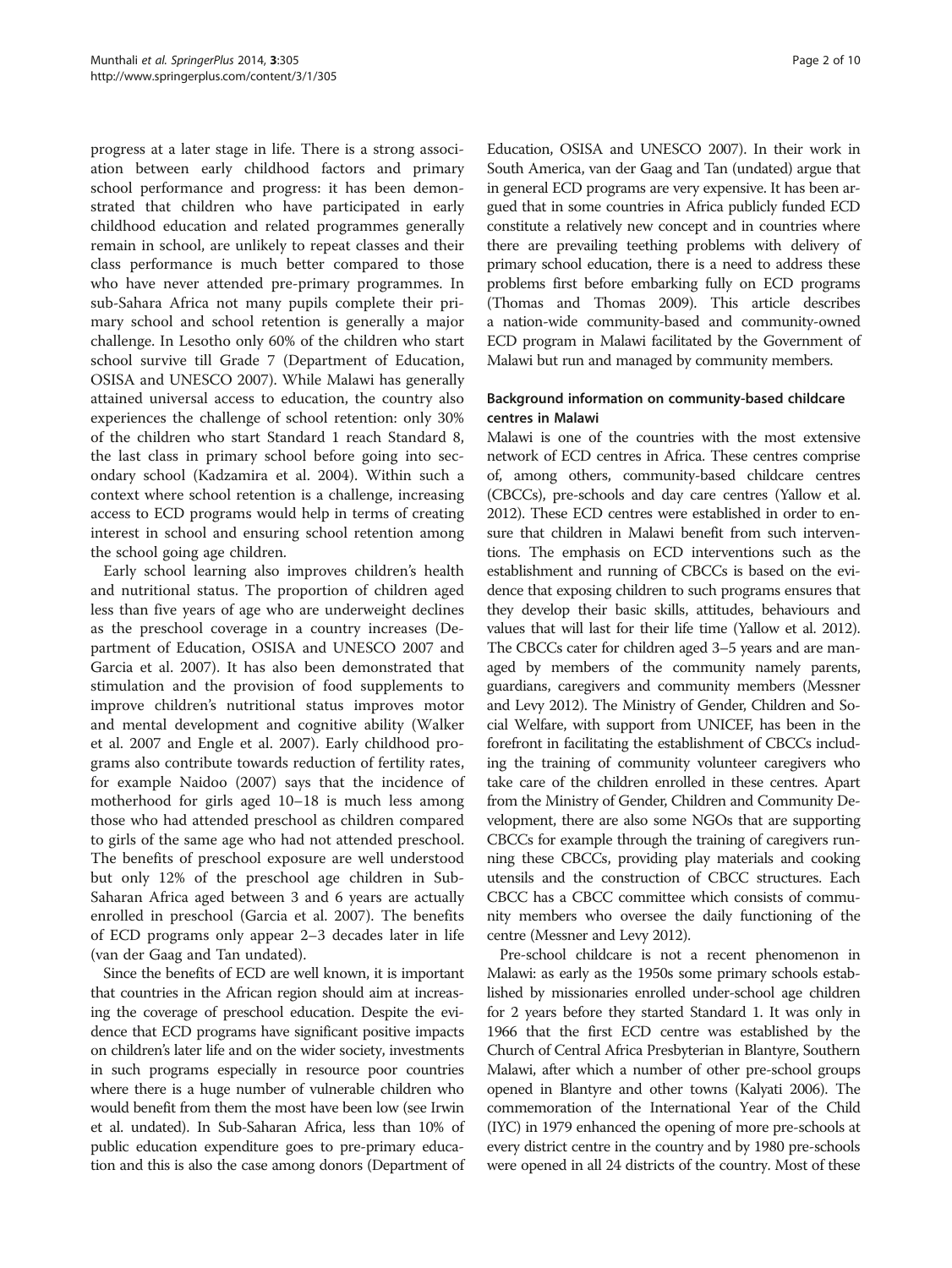pre-schools, however, had an urban presence. The CBCC programme was established in 1989 on a pilot scale in Mzimba, Salima and Chikwawa Districts with the aim of contributing to increasing access to ECD. The three pilots survived briefly due to communities' minimal support and commitment. Towards the end of the 1990s Malawi witnessed an increase in the number of CBCCs due to the growing numbers of orphaned children as a result of the HIV and AIDS epidemic (Kalyati [2006\)](#page-9-0). Currently, these community-owned and managed centres are all over the country and the majority are located in rural areas.

These CBCCs promote the holistic development of children through the provision of services such as essential health care, community integrated management of childhood illnesses, psychosocial care and support, water and sanitation, nutrition and stimulation and play. The promotion of holistic childhood development is also done through the building of capacity of the parents and caregivers in areas such as provision of psycho-social support, ECD, agribusiness and business management. At CBCCs, children gather to access ECD services and are assured of at least one meal a day to support their nutritional needs.

#### The study on CBCCs

While Government, development partners and other stakeholders appreciated the role that CBCCs were playing in the cognitive development of children, the exact number of these CBCCs remained unknown and so were the numbers of children enrolled in the CBCCs, the number of caregivers and members of CBCC committees who had been trained, the type and range of services that the CBCCs were offering to children and the type of infrastructure and equipment including play materials and cooking and eating utensils that were available in these CBCCs. This study was, therefore, conducted in order to create an inventory of CBCCs operating in Malawi in the years 2006–2007. Using data from this study, this descriptive paper explains how CBCCs are established; the community's rationale for establishing the CBCCs; the extent to which the community is involved; the number of CBCCs operational in Malawi; the number and age of children cared for in these centres; the admission criteria; the type of services that the CBCCs are offering; and the problems encountered in providing these services. In addition the article also explores the type of infrastructure and equipment, including playing materials, available and sources of support, financial and otherwise since these are part a CBCC set-up. The paper further describes the role of the CBCCs in early childhood and development programs.

#### Results

# Number of CBCCs in Malawi, their initiation and registration

Administratively Malawi is divided into three regions: the northern region has 6 districts and a total population of 1,708,930 (13.1%); the central region has 9 districts with a population of 5,510,195 (42.1%); and the southern region has 13 districts with a population of 5,858,035 (44.8%). This national survey found that there were 5,665 CBCCs in Malawi: 50.3% were in the southern region and 28.6% and 21.2% were in the central and northern regions, respectively. Eighty six per cent (86%) of the CBCCs operated 5 days a week and nearly all of them were open in the mornings only. Table 1 shows the year when the enumerated CBCCs were established.

Of the CBCCs surveyed only 136 (2.4%) were established before 1997. Since 1998 the number of CBCCs has been increasing: the peak was in 2006 when a total of 1169 (20.6%) CBCCs were established. Ideally, the establishment of CBCCs is a community initiative. However, 45% of the respondents said that their CBCCs were initiated by Civil Society Organisations (CSOs), 42% by the local communities themselves, 5% by Government and 9% by other agencies which included City Assemblies and the University of Malawi. During in-depth interviews with caregivers, informants explained that while CSOs played an important role in the establishment of CBCCs, most CBCCs, however, initiated by communities and their leaders, especially village headmen. Once CBCCs have been established, they are supposed to be registered with the DSWO. Fifty six per cent (56%) 1of the respondents reported that their CBCCs were registered with the DSWO, 38% with CSOs, 1% with the City Assembly and 6% by other organizations. Overall 89% of the CBCCs were registered but it is evident that a significant proportion of the CBCCs were either not registered or they were registered with an inappropriate organization. This might be an indicator that there is generally a lack of knowledge about the organization or institution that the CBCCs are supposed to register with.

Table 1 Years when CBCCs were established by October 2007

| <b>Year when CBCCs</b><br>were established | <b>Number of CBCCs established</b><br>in that year |
|--------------------------------------------|----------------------------------------------------|
| Before 1997                                | 136                                                |
| 1998                                       | 72                                                 |
| 1999                                       | 115                                                |
| 2000                                       | 255                                                |
| 2001                                       | 281                                                |
| 2002                                       | 379                                                |
| 2003                                       | 744                                                |
| 2004                                       | 765                                                |
| 2005                                       | 1140                                               |
| 2006                                       | 1169                                               |
| 2007                                       | 608                                                |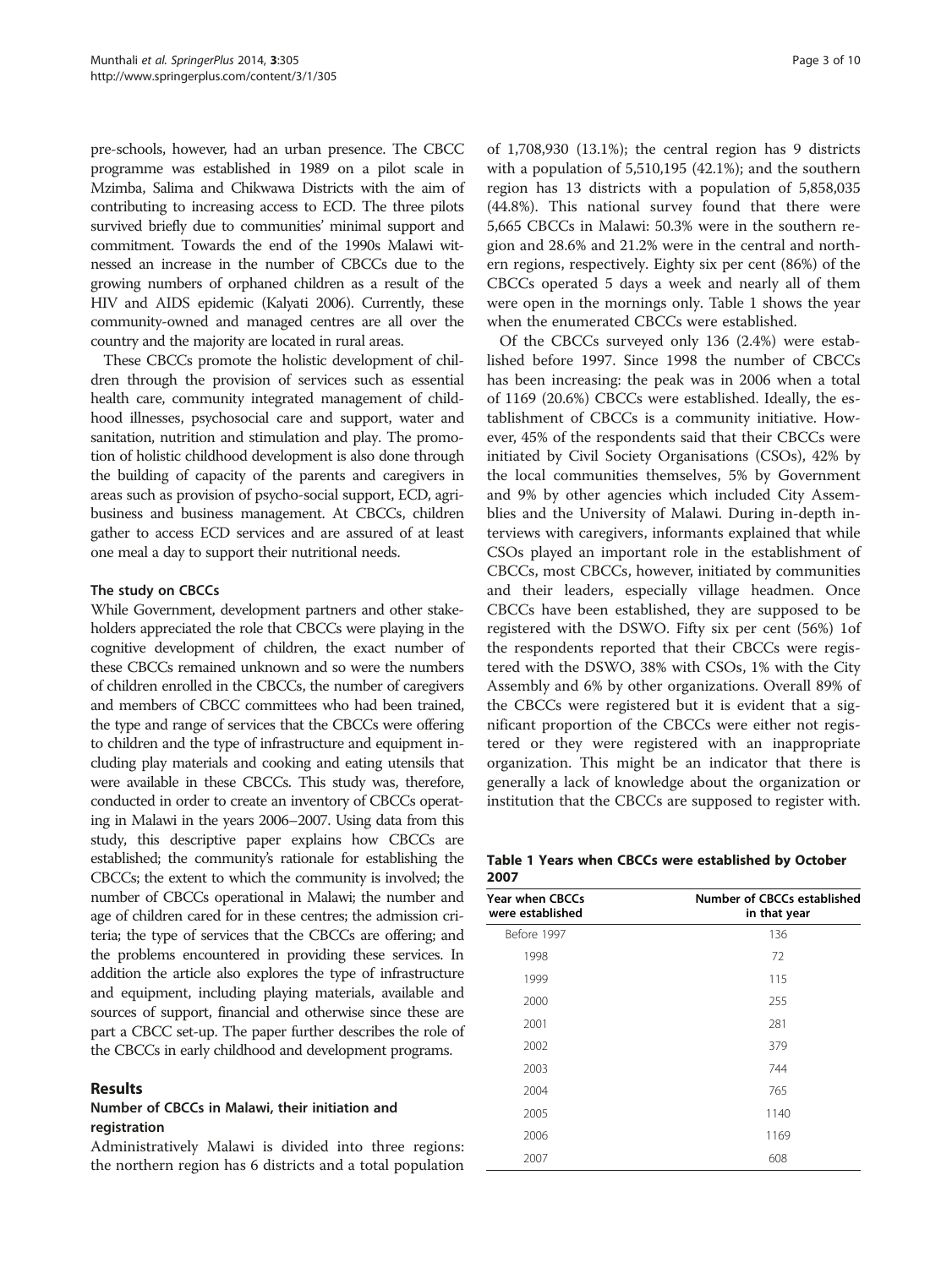#### Community's rationale for establishing CBCCs

Most of the informants were aware that CBCCs were established in order to provide pre-primary school learning to children. Their view was that pre-primary school learning offered by CBCCs provides a strong educational foundation for children. They explained that CBCCs provide children with both learning and association skills; enable children to easily adapt to primary school environment; and, that such children perform very well in primary school compared to those who have not been enrolled in pre-schools. In some communities orphan care centres were established to provide basic necessities such as food, clothes, blankets and education to orphans and other vulnerable. Most informants added that some of the orphan care centres have, however, been transformed into CBCCs because of the demand for preschool education among non-orphaned children and also as an attempt to prevent the discrimination of orphans. According to informants, the demand for pre-school education has also come about because of the presence of an increasing number of idle children in communities due to, among other factors, being very young for enrolment into primary school; lack of educational facilities within a reasonable walking distance; no one being at home to take care of children; and parents/guardians failure to pay a fee required at private nursery schools. Consequently, these idle children disturbed their parents and guardians from performing economically productive activities. Thus, the establishment of CBCCs was meant to preoccupy such children with certain activities and prevent them from disturbing guardians in doing their work. CBCCs were also established in order to provide protection to young children. Some respondents revealed that young children in most communities are vulnerable to many threats. Children are at risk of being bullied, physical and sexual abuses and accidents when they are left alone at home. Having a CBCC in a community therefore, meant that children were less exposed to such threats.

Finally, some CBCCs were established because community members admired CBCCs in other communities. They were impressed by the school performance of children from other CBCCs including their ability to communicate in English. In addition, communities also admired the donations that other CBCCs were receiving. Some communities were unhappy to see children from other communities patronize their CBCCs. Communities with no CBCCs were therefore being criticised by other communities with CBCCs for being dormant in that instead of establishing their own nursery schools, they just sent their children to other peoples' schools. Communities with no CBCCs were therefore motivated to establish CBCCs within their community through receiving such criticisms. It is therefore evident that CBCCs were

established for various reasons but most importantly to provide a learning environment for children within the community and create an opportunity where orphans and non-orphans can mix in a school environment.

#### Admission criteria into CBCCs

Caregivers explained that age was the most important factor when enrolling children in CBCCs. Older children are considered eligible to start primary school education while those that are younger are considered difficult to handle. The CBCC profile recommends that CBCCs should admit and register children who are aged three to five years old (Ministry of Gender, Children and Community Development and UNICEF [2007\)](#page-9-0). While this is the case, caregivers in CBCCs explained that there are always exceptions. For example, two year old children can also be enrolled if they are orphans or if their parents are too ill to take care of them. Children younger than 2 years are encouraged to stay at home so that they can be breastfed and enjoy early learning activities at home. During the survey children were grouped into three categories: less than three years; three to five; and over five years. This survey found that 65.1% of the children registered are within the 3–5 year age range as recommended by the CBCC profile; 26.8% were younger than 3 years; and 8.1% were older than 5 years. At national level, it is therefore evident that 92% of the children enrolled at the various CBCCs were aged less than 5 years. These results also tally with what was obtained in the in-depth interviews where most respondents reported that their CBCCs enrolled children between two and five years of age.

Almost all CBCCs enrol children regardless of their physical disability, social status and religious belief. Nonorphans constitute the largest proportion of children registered in most CBCCs. Children with special needs include the visually impaired, those who have speech impairment, malnourished children, children with epilepsy and those who are HIV+. Most CBCCs, however, indicated that they do not have children with special needs because of the absence of such children in their catchment area. Very few CBCCs indicated that they do not enrol extreme cases of children with special needs. For example a caregiver in Nsanje stated that

# "We do not enrol them because they give us tough time to manage them…" (Anonymous caregiver, Nsanje District).

The lack of appropriate training and resources makes it hard for CBCCs to handle children with special needs. Caregivers also said that on enrolment they also consider the child's ability to communicate. If a child fails to communicate, some CBCCs do not register him/her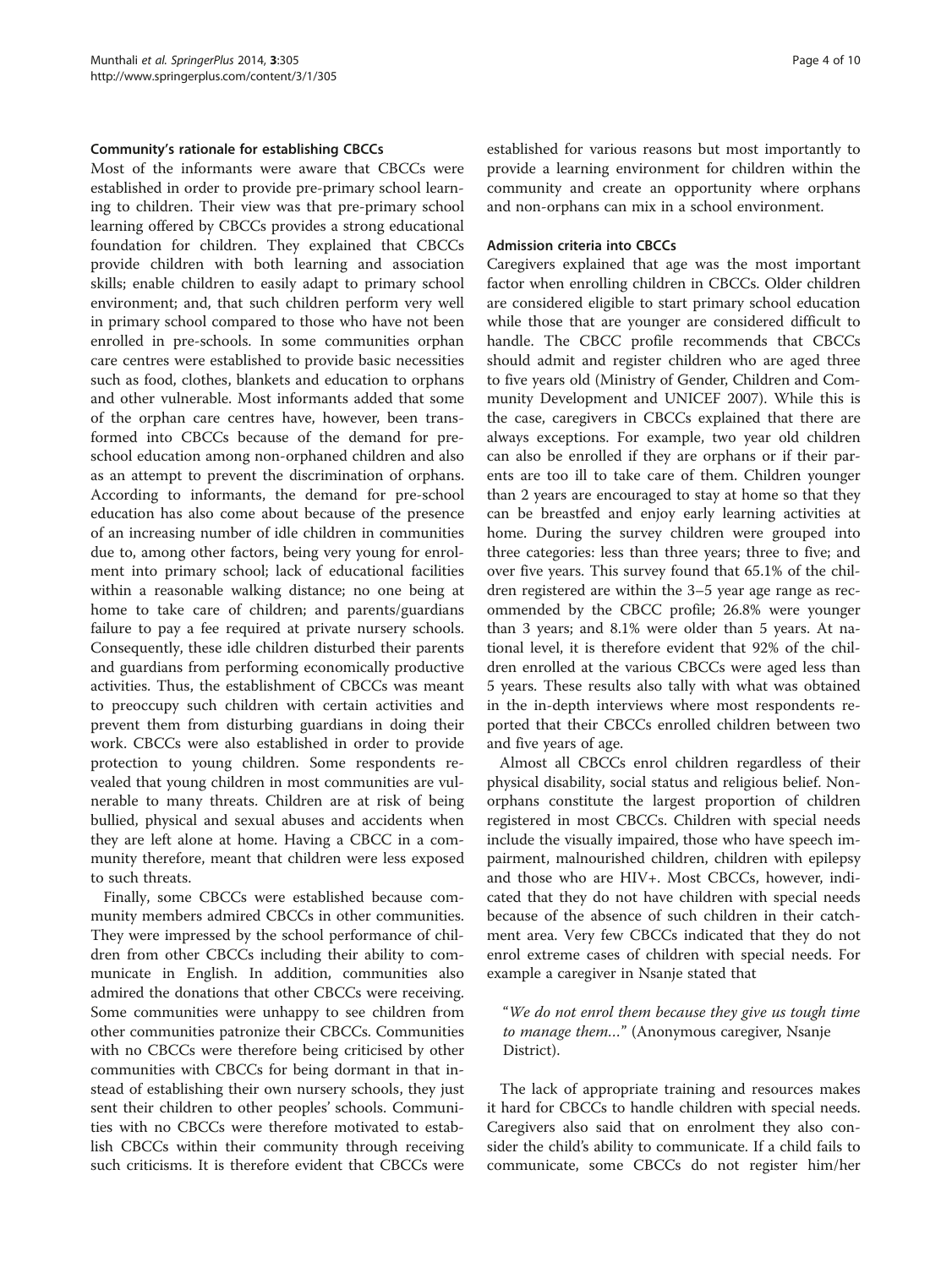mainly because he or she may fail to interact well with his or her friends and caregivers. A child's behaviour further determines whether or not to enrol him or her into the CBCC. Children who bring about problems within the CBCC are rejected in some CBCCs. Normally, the distance that a child is required to travel to the CBCC is also considered. In most CBCCs, children that live within a walking distance from the centre are the ones who are usually enrolled. Similarly, those coming from distant places are mostly denied enrolment. Finally, the commitment of the parents/guardians towards making contributions to the CBCC determines whether their children should be enrolled or not. This is especially the case because the food that children eat in the CBCCs is mostly contributed by parents and other community members.

## Number of children enrolled in CBCCs

A total of 407,468 children were registered in the CBCCs that were enumerated in 2006–2007. Of these children, 183,810 were boys and 223,658 were girls. As was the case at national level, in all the districts there were more girls than boys. Overall 21.9% of the children enrolled in CBCCs in Malawi were orphans while a smaller proportion (3.5%) were children with special needs. The study also found that 92% of the CBCCs nationwide kept some form of register which among other particulars showed the name of the child, attendance and reasons for absenteeism.

## Ownership of premises from which CBCCs operate

There are guidelines on the type of building and environment in which children can learn and develop safely and communities are encouraged to use whatever buildings may be available locally, provided they are safe for children. These structures include churches, old shops and individuals' homes (Ministry of Gender, Children and Community Development and UNICEF, 2003). An ideal CBCC is fully supported by the community and it is supposed to have a sound, spacious, well lit and well ventilated building, a roofed play area, adequate latrines, bathrooms and a kitchen separated from the main building with a food store, among others. Ownership in this context meant the building was available and CBCC management did not have to ask for permission from anyone in order to use it. They were also responsible for maintaining the building. Overall, only 30% (1698) of the CBCCs enumerated reported having their own building while 70% (3967) did not – they used premises belonging to other organisations. Overall 43.5% of the CBCC structures were being used for other activities when not being used for CBCC activities. Table [2](#page-5-0) below shows the other uses of CBCC buildings.

Table [2](#page-5-0) generally shows that the CBCCs were mainly being used for other community initiatives such as welfare committee meetings (37.9%), prayers (25.2%) and children's corners (18.0%). While the buildings were being used for other activities, it is evident that more than half of the buildings were not being used for any other activities. A good proportion of the CBCC structures were grass thatched with mud/earth floors and walls made of grass/reeds. This demonstrates that a good proportion of CBCCs were not permanent structures as recommended by the CBCC profile.

#### Sources of funding and banking

While donors may fund the operations of CBCCs (5.1%), 87.2% of the CBCCs, however, reported that it is the community itself that funds the operations of the CBCCs. Almost all CBCCs depend on contributions from community members including parents and guardians of the children enrolled in the CBCC, CBCC committee members, caregivers and village headmen. At the time of the study parents or guardians of children attending CBCCs contributed money towards CBCCs and this ranged from K5 to K300 per month. These CBCCs serve poor communities who find it difficult making contributions; hence such contributions are inadequate. Some CBCCs also conduct fund raising activities such as doing ganyu (piece work), selling bricks and firewood, dairy farming, commercial bee keeping and video shows. These activities are conducted in order to raise money for the CBCC. The provision of external direct financial resources to CBCCs is rare; however donations such as teaching and learning materials; food; farm inputs; and medical resources (mosquito nets and drugs) are not uncommon. There are also some CBCCs which have received support for construction of their buildings.

#### Sources of water for CBCCs

In terms of drinking water, 65% of the CBCCs enumerated drew their water from boreholes, 12% from unprotected wells, 11% from pipes, 8% from the rivers, 4% from protected wells and 1% from the house of the caregiver. Very few of the water sources, were within the CBCCs (15.2%) or at a distance of less than 100 metres (30%). Across all the districts, only 36% drew water from a distance of between 100 metres and less than 500 metres and 36% had their water source between 500 metres and less than one kilometre. Only 6% drew water from a distance of more than one Kilometre. Most of the CBCCs therefore were less than 500 metres from their source of drinking water.

## The provision of health services in CBCCs

There are times when children fall sick as they are attending classes at the CBCCs. The CBCC profile recommends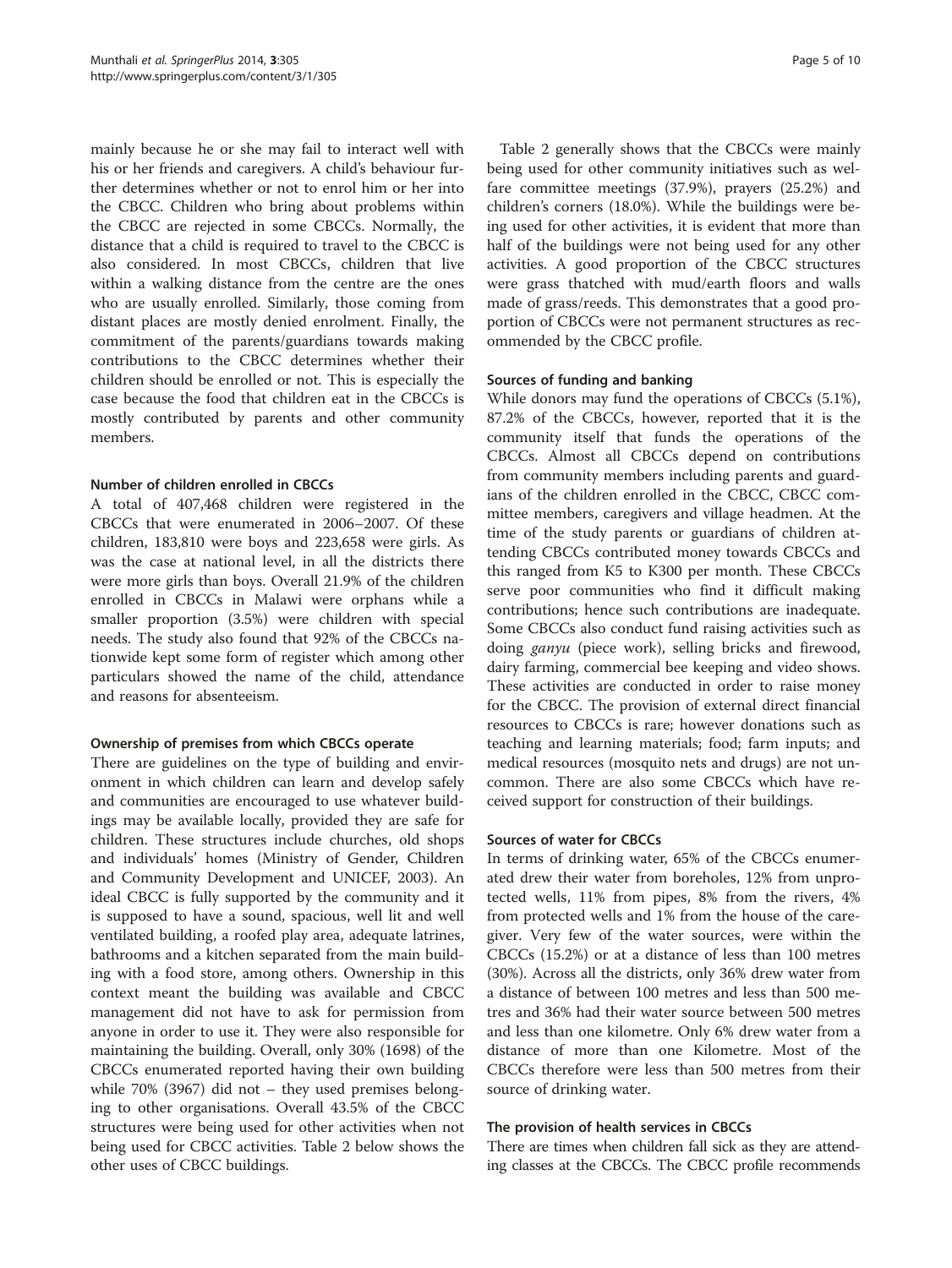<span id="page-5-0"></span>Table 2 Other uses of CBCC premises

| Other uses of<br><b>CBCC</b> buildings | Proportion of respondents<br>who mentioned this |  |  |
|----------------------------------------|-------------------------------------------------|--|--|
| Children's corner                      | 18.0                                            |  |  |
| Prayers                                | 25.2                                            |  |  |
| Party meetings                         | 7.9                                             |  |  |
| School                                 | 12.9                                            |  |  |
| Clinic                                 | 13.8                                            |  |  |
| Seminars                               | 13.1                                            |  |  |
| Welfare committee meetings             | 37.9                                            |  |  |
| Other uses                             | 15.6                                            |  |  |

that such children should be taken to their parents or guardians who can then seek treatment for the child (Ministry of Gender, Children and Community Development and UNICEF [2007](#page-9-0)). The majority of the caregivers (88%) indicated that they take the child to the parent or guardian; 20% indicated that they themselves take care of the child and 17% indicated that they take the child to the nearest health centre as can be seen in Table 3 below.

Thirteen per cent (13%) indicated that they buy medicines from the shops and treat the child. The use of traditional medicines, home based care volunteers and HSAs in the treatment of children who fall ill at CBCCs is quite rare. The CBCC profile also recommends that CBCCs are supposed to have sick bays where children that are not feeling well could rest: however this survey found that only 8.4% of CBCCs had such a facility. Thirty seven per cent (37%) of the CBCCs reported being visited by health personnel. During such visits health workers are involved in the provision of several services such as conducting health education talks (61%), promoting hygiene and sanitation (65%), Vitamin A supplementation (50%), growth monitoring and health promotion (47%), immunization (40%), de-worming (34%) and HIV/AIDS awareness campaigns (15%). While just more than a third of the CBCCs enumerated were

| Table 3 Action taken when child is sick at a CBCC |  |  |  |  |  |  |  |  |
|---------------------------------------------------|--|--|--|--|--|--|--|--|
|---------------------------------------------------|--|--|--|--|--|--|--|--|

| Action taken when child is sick            | % of respondents who<br>mention this |  |  |
|--------------------------------------------|--------------------------------------|--|--|
| Take the child to parent or quardian       | 88                                   |  |  |
| Caregiver takes care                       | 20                                   |  |  |
| Home based care volunteer treats the child | 4                                    |  |  |
| HSA treats the child                       | $\mathcal{L}$                        |  |  |
| Buy medicines from shops                   | 13                                   |  |  |
| Go with child to traditional healer        | 1.1                                  |  |  |
| Take child to health centre                | 17                                   |  |  |
| Never had a child who fell ill             | $\mathcal{P}$                        |  |  |

visited by a health worker, it is evident that the services they provide are important childhood interventions.

#### Nutrition in CBCCS

Providing nutritious food or snacks once or twice a day for the children in its care is an important part of a wellrun CBCC and indeed any ECD centre. At national level only 18.6% of the CBCCs had a kitchen where they prepared food for the children. Overall 91.2% of the enumerated CBCCs provided meals for children. CBCC management confirmed that if food is not present in the CBCC children's attendance rate significantly goes down. Table [4](#page-6-0) below shows the type of food that was being provided by CBCCs.

Porridge prepared using maize flour was the most common food provided by the CBCCs followed by soy porridge. More nutritious foods such as nsima with beans and vegetables and rice with meat/beans are rarely provided. A small proportion of CBCCs provided tea, but usually without milk. In general there was a lack of eating and cooking utensils within CBCCs. Only 41% had cooking pots; 39% had plates; 36% had cups while 32% had spoons. In terms of sources of food, most of this was sourced within the community as can be seen in Table [5](#page-6-0) below.

Parents of children enrolled in CBCCs were the major sources of food that children ate. This was followed by committee members, CBCCs growing their own food and then obtaining food from well-wishers. It is therefore evident that most of the food that is used in the CBCCs is sourced from within the community. Communal gardens are an important source of food. Members of the community work in these gardens and the crops harvested are used to provide meals to the children enrolled in the CBCCs. Seventy five per cent (75%) of the CBCCs that owned communal gardens grew maize. Other crops included soya beans (25%), vegetables (16%) and groundnuts (14%). For those CBCCs which reported having a communal garden, parents of children attending CBCCs were major source of farm inputs (53%) followed by NGOs/FBOs (31%). The DSWO made a very small contribution in terms of farm inputs at 3%. These results generally demonstrate that CBCCs provide nutritious food to children and most of this food is sourced from within the community with minimal support from outside.

#### Play and recreation in CBCCs

Play and social interaction are very important parts of ECD programs hence CBCCs should have enough indoor and out-door play materials to allow children a wide choice of activities. CBCCs reported a variety of activities that children did everyday as shown in Table [6](#page-6-0) below.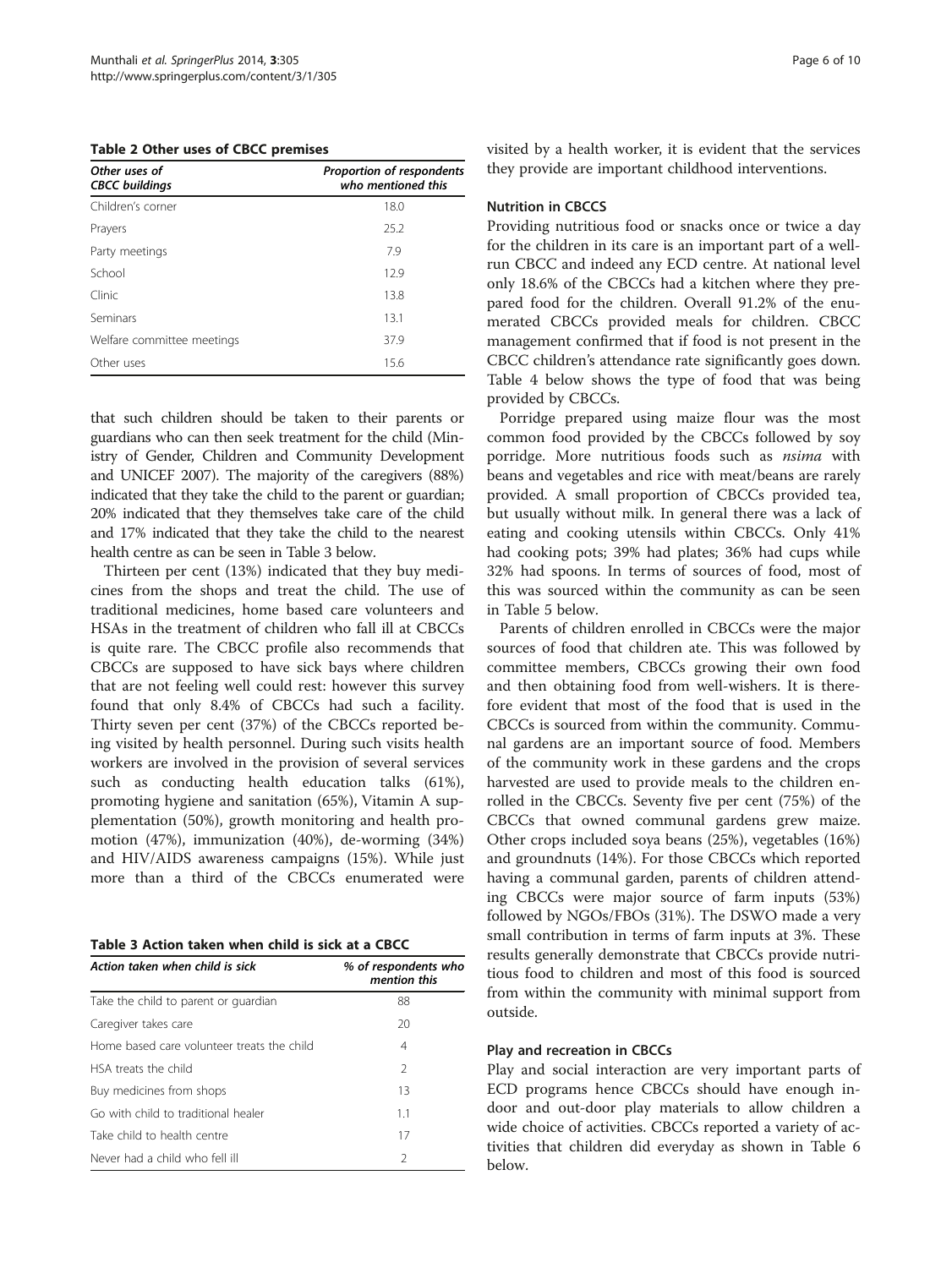<span id="page-6-0"></span>Table 4 Type of food provided by CBCCs

| Type of food provided by CBCCs       | % of CBCCs that provided<br>the food |
|--------------------------------------|--------------------------------------|
| Maize flour porridge                 | 77                                   |
| Soy porridge                         | 32                                   |
| Tea without milk                     | 17                                   |
| Likuni phala                         | 12                                   |
| Nsima with vegetables                | 9                                    |
| Porridge with groundnuts/margarine   | 9                                    |
| Tea with milk                        | 7                                    |
| Rice with meat, beans and vegetables | 3                                    |
| Other means                          | 22                                   |

Singing was the most popular daily activity done by children in the CBCCs followed by free play, spiritual activities and story telling, clay modelling and then rope skitting. Other activities such as painting/drawing and pasting and puzzling were not common in the CBCCs. In terms of indoor and outdoor play materials, it was evident that CBCCs are not well equipped with in-door play materials. Forty percent (40%) of the CBCCs reported having soft balls and nearly a fifth of the CBCCs reported having picture and story books, art materials and assorted toys. Most of the play materials were reported by only 10% of the CBCCs surveyed.

## **Discussion**

This study has shown that in 2006/2007 there were just over 400,000 children enrolled in the 5,665 CBCCs enumerated throughout the country. UNICEF estimated that in 2011 a total of 771,000 children aged 3–5 accessed CBCCs and a further 187,500 accessed children's corners (UNICEF [2011](#page-9-0)). This shows that over the period 2006– 2011 there was a significant increase in the number of children attending CBCCs in Malawi. According to the National Statistical Office, the 2007 population projection for under-five children in Malawi was 2,579,724 and Malawi's population in the same year was projected at 13,187,632 (National Statistical Office [2009](#page-9-0)). Nearly 20% of Malawi's population consists of children under the age of 5 years. What we see therefore is that 15.8% of the total number of under-five children in Malawi is

|  | <b>Table 5 Sources of food for CBCCs</b> |  |  |  |
|--|------------------------------------------|--|--|--|
|--|------------------------------------------|--|--|--|

| Sources of food   | Percentage |  |  |  |
|-------------------|------------|--|--|--|
| Parents           | 60         |  |  |  |
| Well-wishers      | 26         |  |  |  |
| Communal gardens  | 30         |  |  |  |
| Purchasing food   | 14         |  |  |  |
| Community members | 38         |  |  |  |
| Other sources     | 24         |  |  |  |

Table 6 Common daily activities done by children in **CBCCs** 

| Type of activity     | % of CBCCs that have this activity |
|----------------------|------------------------------------|
| Painting and drawing | 54                                 |
| Pasting              | 13                                 |
| Clay modelling       | 74                                 |
| Singing              | 99                                 |
| Story telling        | 90                                 |
| Puzzling             | 12                                 |
| Free play            | 94                                 |
| Rope skipping        | 67                                 |
| Sand and water       | 23                                 |
| Spiritual activities | 90                                 |
| Other activities     | 34                                 |

being catered for in the CBCCs. The northern region had the highest proportion of children enrolled in CBCCs at 22.4% followed by the southern region at 18.1% and then the central region at 15.8%. This demonstrates that with increased investment in CBCCs and ensuring that they are operational, a greater proportion of children can be served in CBCCs. CBCCs are spread across Malawi and are managed by members of the community hence providing the early childhood education that children need.

This study also generally shows that CBCCs, as ECD centres, are playing an important role in Malawi despite the challenges that are being experienced in the management of these centres. Even though no studies have been done to determine the impact of the CBCCs in the later life of the children who attend these centres, the Government of Malawi supports the centres based on results from other countries which have demonstrated that ECD programs prepare young children for enrolment in primary school and that many of the benefits of ECD are realised through improved enrolment and schooling achievement of ECD graduates ([van der Gaag and Tan](#page-9-0) [undated;](#page-9-0) Ministry of Gender, Children and Community Development and UNICEF, [2009](#page-9-0)) as well as school achievement ([van der Gaag and Tan undated\)](#page-9-0). The reasons for promoting ECD programs as found by van der Gaag and Tan were also mentioned by caregivers in this study who said that community members established CBCCs in order to expose these children to education as well as ensuring that when the children start Standard 1 they perform better in classrooms. Even though some authors have argued that early childhood care and education (ECCE) should not become an integral part of the education system and policy until resource poor countries can adequately sustain primary and basic schools (Thomas and Thomas [2009\)](#page-9-0), in this study we have demonstrated that using community-based and community-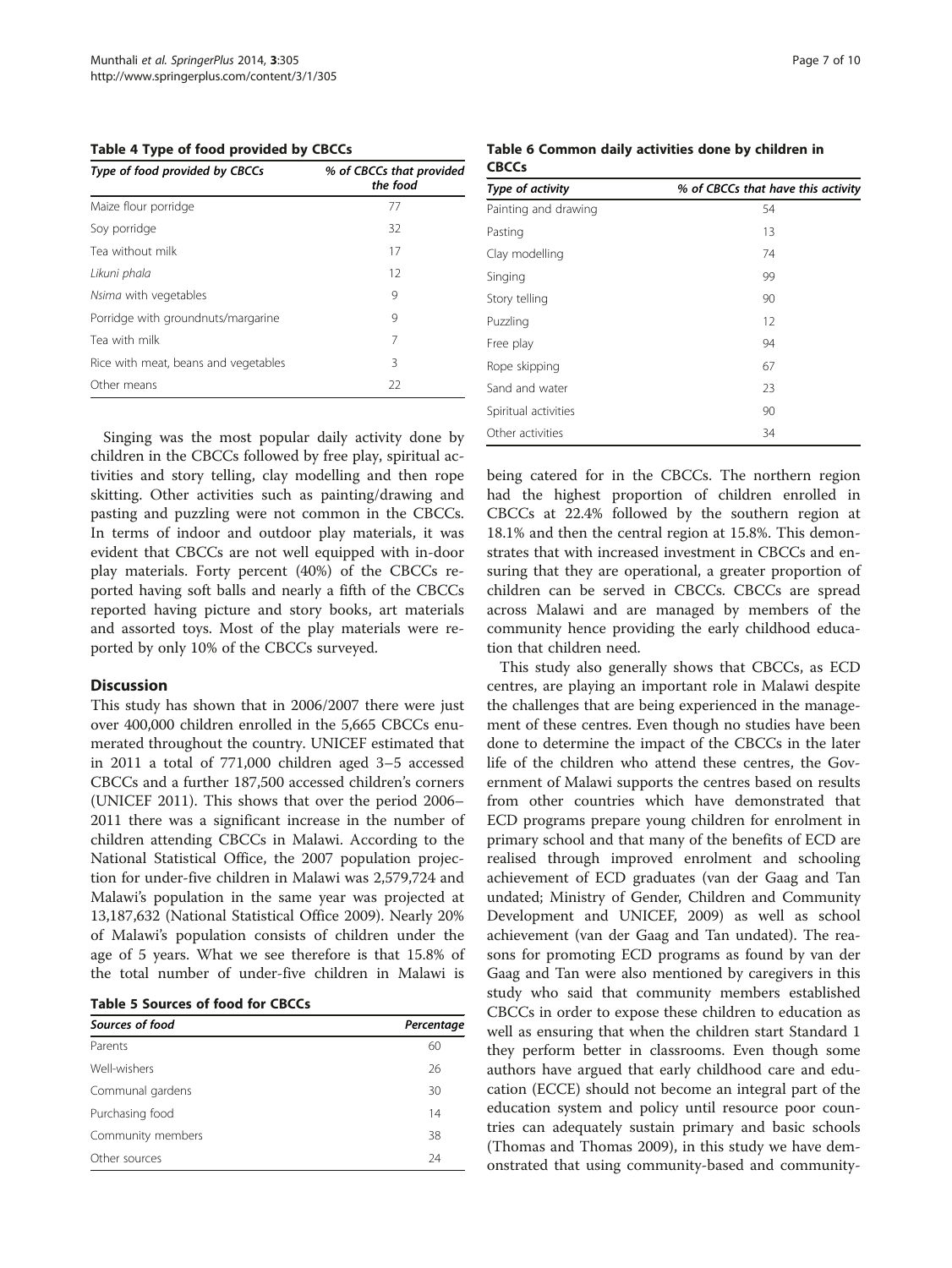owned approaches such as CBCCs costs of running such a system can be decreased significantly as everything is being run and managed by community members for example they provide meals given to enrolled children and they engage in fundraising activities to raise money for managing CBCCs. The major challenge, however, is the training of caregivers. Such training is the responsibility of a national core team of trainers (Messner and Levy [2012](#page-9-0)) and it is not cheap.

[Van der Gaag and Tan \(undated\)](#page-9-0) have also argued that benefits of ECD programs are not only related to education and that there are also other direct benefits to the child. One of the examples they give is the provision of meals in ECD centres. The CBCCs in Malawi also provide at least a meal a day to the children enrolled in these centres; hence children are assured of at least one meal a day. In Malawi the prevalence of malnutrition has not changed much over the last 20 years: stunting among under-five children remains high at about 50% (National Statistical Office [2011](#page-9-0); National Statistical Office and UNICEF [2008](#page-9-0)). The provision of meals therefore ensures that children enrolled in these CBCCs have at least a meal a day which contributes to fighting malnutrition in a country where this is quite prevalent. The provision of these meals in the CBCCs is also a major attraction for children and Munthali et al. ([2008\)](#page-9-0) found that if the CBCCs run out of food children's attendance was low and such centres eventually closed.

In addition to the provision of nutritious foods the CBCCs also provide health care services for children as is the case with other ECDs (for example see [van der Gaag](#page-9-0) [and Tan undated\)](#page-9-0). While it is recommended that when children enrolled in CBCCs are ill their parents or guardians should be informed so that they can take their children to the hospital (CBCC profile), health workers especially Health Surveillance Assistants (HSAs) do visit some CBCCs to provide services such as immunisation and other preventive and promotive health services. HSAs are the lowest cadre in the Ministry of Health in Malawi and are based at community level, attached to a health facility and mainly perform preventive and promotive health services (Ministry of Health [2011](#page-9-0)). Studies have also demonstrated that even though the GoM designed an Essential Health Package (EHP) which should be available to everyone, orphans and other vulnerable children have problems in accessing health care. For example, orphaned children aged 0–4 are less likely to have a health card and are also less likely to have received the required immunisation and Vitamin A supplements (Pullum [2008a, b\)](#page-9-0). As has been reported in this study, a number of CBCCs did report that their facilities were visited by health workers providing various health interventions.

This study has also highlighted the fact that the enrolment of children in CBCCs tends to free up time for

mothers or guardians of these children and hence they are able to perform other economically productive activities. A number of scholars have also highlighted the fact that ECD programs create or improve the employment opportunities of mothers hence they can earn an income (Yallow et al. [2012; van der Gaag and Tan undated](#page-9-0); Messner and Levy [2012\)](#page-9-0). In the current study informants also said that in general children are at risk of being bullied and they can experience physical as well as sexual abuse when they are left home and they did acknowledge that CBCCs are helpful because they offered protection to children against such threats. Yallow et al. [\(2012](#page-9-0)) also found that instead of being left alone in the home while their mothers or guardians go to work, the CBCCs provided considerable opportunities for protecting children against violence, abuse, exploitation and neglect (see Yallow et al. [2012\)](#page-9-0).

What we see therefore is that just like any other approaches in ECD programming the CBCCs provide a combination of nutrition, health care, protection and cognitive development (see Young, [1996](#page-9-0)). There is a general consensus that ECD programs are particularly beneficial for disadvantaged children as most of the components that contribute to the proper development of a child are usually present in a relatively well-off household [\(van der Gaag and](#page-9-0) [Tan undated\)](#page-9-0). As has been demonstrated in this study overall 21.9% of the children enrolled in the CBCCs in Malawi are orphans while a smaller proportion at 3.5% are children with special needs. In Malawi there are 1.16 million orphans of which about 0.44 million are due to AIDS (National AIDS Commission [2012\)](#page-9-0). While the extended family system is still a major approach for caring for orphans, this system is becoming overstretched (Ministry of Women, Children and Community Development [2010](#page-9-0)). Since poverty is widespread, members of the extended family system already living in poverty are further pulled down below the subsistence levels by an influx of orphans. In such prevailing poverty situations, it becomes difficult for the extended family system to adequately provide for the survival, protection and development of orphans. Because of poverty it is difficult for OVC to have a decent life: they lack parental care, healthcare, adequate shelter and good and nutritious foods. Furthermore, orphans are deprived of their right to education as detailed in the Constitution of the Republic of Malawi, the CRC and other international instruments. They will drop out of school even if school fees are paid for them (Ministry of Women, Children and Community Development [2010\)](#page-9-0). Other vulnerable children such as street children and the disabled are also at risk of mistreatment and exploitation through child labour, sexual or physical abuse, malnutrition, child trafficking, and witchcraft practices. The establishment of CBCCs therefore is making a significant contribution as it is contributing towards ensuring children, especially that orphans and other vulnerable children, have access to nutritious foods, health care and psycho-social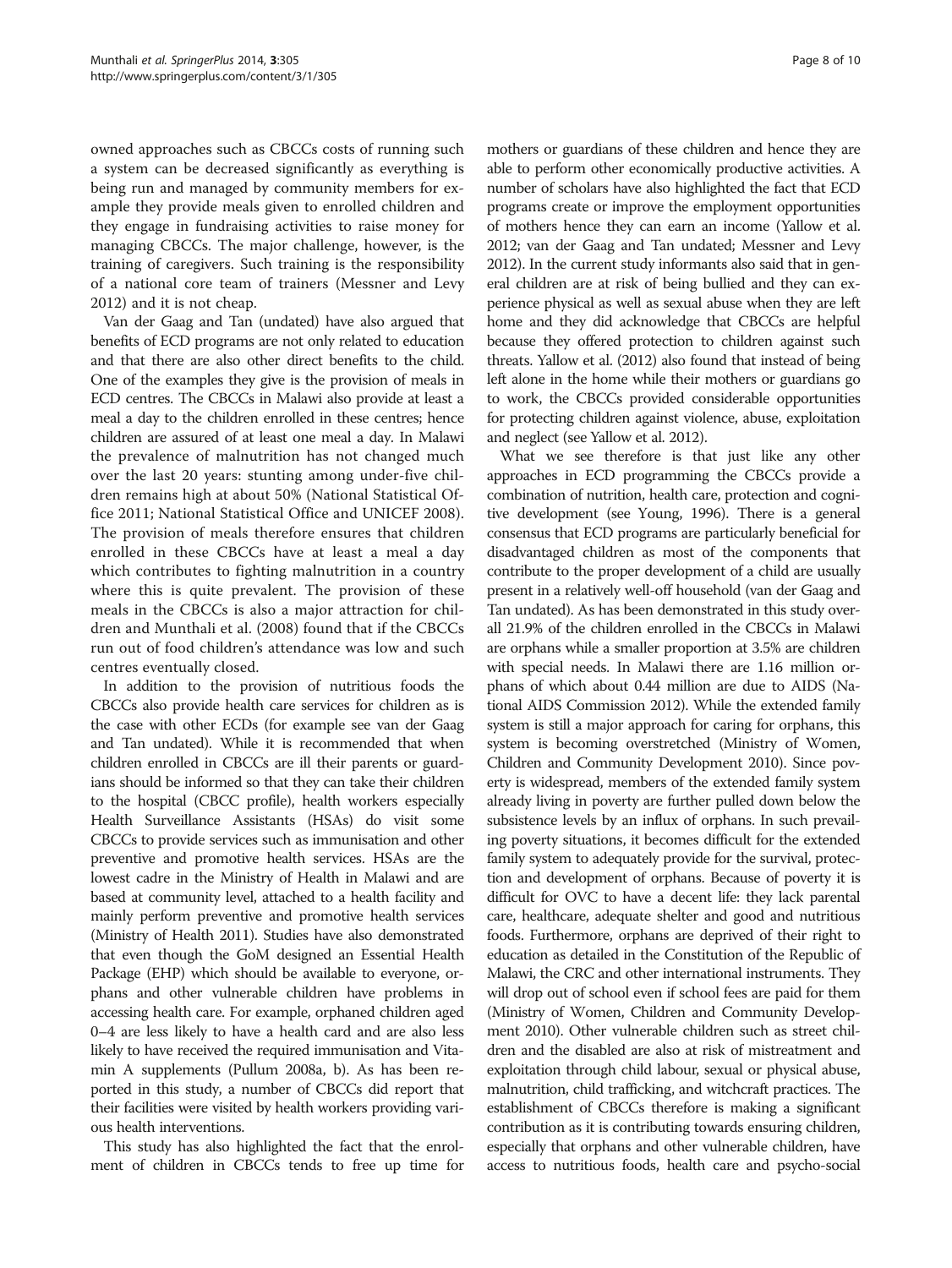support. The enrolment of these orphans in the CBCCs constitutes an important component of the national response to the HIV and AIDS epidemic in Malawi and such an approach ensures that these vulnerable children have access to food, health care and protection. Messner and Levy ([2012\)](#page-9-0) also found that CBCCs constitute a major Government of Malawi endorsed response to the OVC situation especially those living in local communities. This study has also shown that there was an increase in the number of CBCCs in the 1990s and early 2000s. A number of studies (see Kalyati 2009 & Yallow et al. [2012\)](#page-9-0) have highlighted the significant increases in the number of CBCCs and this was mainly to support the growing numbers of children left orphaned mainly due to the HIV and AIDS epidemic.

The sustainability of the CBCC approach to ECD programming lies in the fact that it is a community-owned and managed initiative. The community provides almost all the food that is eaten in these centres as has been demonstrated in this study. While the structures can be owned by the CBCC itself, it can also operate from borrowed buildings such as churches, in the open air or in grass thatched structures as shown in this study. There are a number of NGOs that have supported the construction of the CBCC structures (Messner and Levy [2012](#page-9-0)). The current study has also demonstrated that some of the CBCC structures are also used for other purposes if they are not being used by the CBCC. It has been argued that it is important to invest in ECD programs as it is a major mechanism through which intergenerational cycle of poverty can be broken ([van der Gaag and Tan undated\)](#page-9-0). This would therefore help resource poor countries such as Malawi to achieve MDG 1 target of reducing poverty levels.

# Conclusion

This study has shown that CBCCs, as ECD structures, which are established and managed by communities are playing an important role in communities by providing a pre-primary school learning environment and in 2006/2007 over 400,000 children were attending these CBCCs. While Malawi specific studies have not been done to determine the impact of CBCCs on the future development of the child, it is evident that these CBCCs ensure that children have access to pre-school education, health services and nutrition. In addition to this, the CBCCs admit a considerable proportion of orphaned children hence they constitute an important component of the national response to the HIV and AIDS epidemic. Apart from the training of caregivers which is the responsibility of the national authorities, all other activities within CBCCs are being managed by community members; hence such a community-based and a community-owned approach to ECD programming can be sustainable as long as communities are mobilised to support and own the process. There is a

need for the Governments of Malawi to invest in ECD in order to meet the MDG for poverty reduction, education and health.

# **Methods**

Malawi is divided into three administrative regions namely the northern, central and southern regions. It has a total of 28 districts and this study was conducted in all these districts. In each district the District Social Welfare Offices (DSWOs) were the point of entry for the study team: they provided information on the number and location of the CBCCs that they knew in their districts. They have this knowledge because all CBCCs are supposed to be registered by their offices. The DSWOs were also requested to provide a list of their partners at district level who are involved in or support the operations of CBCCs. These partners provided information on the names and location of these centres. Once a list of all CBCCs was compiled at district level using information from the DSWO and other partners, all the CBCCs were visited. In addition to using the DSWO and other partners at district level, a snowball approach was also used to identify other CBCCs in each district. Snowballing involves informants referring the researcher to other informants, who are then contacted by the researcher. These informants in turn refer the researcher to yet other informants, and so on (Noy [2008](#page-9-0)). For each CBCC visited, caregivers were asked if they knew any other CBCCs in their area.

These approaches, namely using the DSWO (and its district partners) and snowballing, proved very useful in the identification of the CBCCs in the country. In addition to this, the research team used Health Surveillance Assistants (HSAs), community development facilitators, chiefs and community members to identify or confirm the existence of the CBCCs. HSAs constitute the lowest cadre in the Ministry of Health based at community level and responsible for approximately 1,000 persons and are mainly responsible for promotive and preventive health in their respective catchment areas (Ministry of Health [2011](#page-9-0)).

Community Based Organizations (CBOs) also proved very useful in providing this information as some CBCCs were reportedly established and were owned by CBOs and were being supervised by them. A questionnaire was administered to all CBCCs which were operational at the time of the survey. In addition, in-depth interviews were also conducted with chairpersons or their representatives at some of the CBCCs.

#### Abbreviations

AIDS: Acquired immunodeficiency syndrome; CBCC: Community-Based Child Care Centre; CRC: Convention on the rights of the child; CSOs: Civil society organizations; DSWO: District social welfare officer; ECD: Early child development; EHP: Essential Health package; FBO: Faith-Based organization; HIV: Human immunodeficiency virus; HAS: Health surveillance assistance; MDGs: Millennium development goals; NGO: Non-governmental organization; OSISA: Open society initiative for Southern Africa; OVC: Orphans